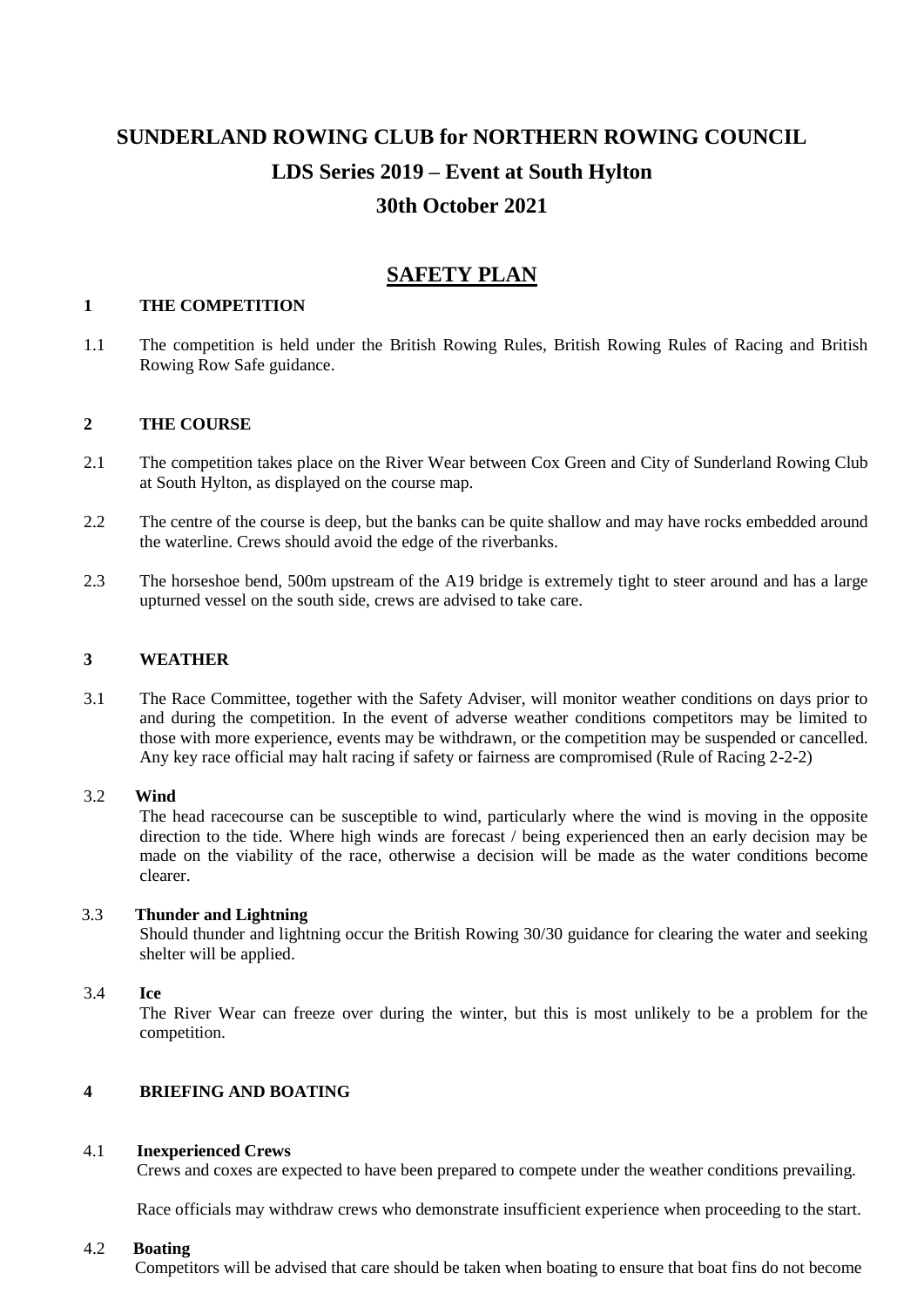bent on the step below the waterline. Competitors should take care when carrying the boats up and down steps. The steps will have been cleaned in the days prior to the race but may become slippery during the event owing to the tide. Crews will be asked to boat promptly to ensure that other crews do not have to spend longer on the water than is necessary. Boating orders and times will be issued prior to the race.

## 4.3 **Late boating**

In consideration for crews waiting at the start, scullers and crews allowing insufficient time to get to the start will not be allowed to boat. **Crews boating after the latest boating time on the draw and crews not upstream of the A19 bridge by 10:30am may receive up to a 30 second time penalty or may be disqualified.**

4.4 Landing after the race Crews should continue rowing past the orange poles before turning to come back into the steps and landing. There is a slipway, just next to the orange poles, it is unadvisable to use this as it is awkward to boat and there is real danger of damage being done to boats. **Anyone failure to comply with this will be issued with a 10 second time penalty.**

## **5 CLOTHING**

5.1 All competitors must be suitably clothed for the prevailing weather conditions, with reference to rowing up to and waiting at the start. Crews not suitably dressed will not be allowed to boat.

## **6 EQUIPMENT**

#### 6.1 **Boats**

It is the responsibility of competitors to ensure that their boats are safe and are prepared to the standards required by the RowSafe rules and regulations. Umpires or Marshalls may inspect boats and will exclude any boat that fails to meet the standard required (bow balls, heel restraints and buoyancy compartments in particular).

## 6.2 **Personal Floatation Device**

Coxes must wear a personal floatation device (PFD) which is fit for purpose.

## **7 POTENTIAL SAFETY ISSUES ON THE WATER**

#### 7.1 **Debris**

The course will be checked for debris by the safety launches prior to the commencement of racing. Race Marshalls aware of debris becoming a hazard during the day will warn crews as necessary and arrange to have the debris removed if possible.

## 7.2 **Circulation Pattern**

Crews will line-up in race order on the north side of the river (not boat house side) upstream from cox green bridge. Crews will then paddle down from cox green bridge for approx. 50m to the start line when indicated by Marshalls. Marshalls will assist in the start assembly zone.

## 7.3 **Other River Users**

Power boats and jet-skis could potentially use the river. This is unlikely to be a problem on race day but if it does occur, the marshals will seek to persuade the users involved to avoid the course during the race. Racing may be suspended/curtailed if other river users do not comply with requests

## 7.4 **Outflows**

Torrential rain can lead to the Wetland Trust grounds releasing water from an overflow at very high volume. Crews will be advised in the case of torrential rain to stay on the south side of the river when going past.

## 7.5 **Hazards on course**

The Wetland Trust pontoon, a submerged tree and a shipwreck are significant hazards. These hazards are shown on the course plan. Where possible they will be marked. They will be mentioned at the pre-race briefing.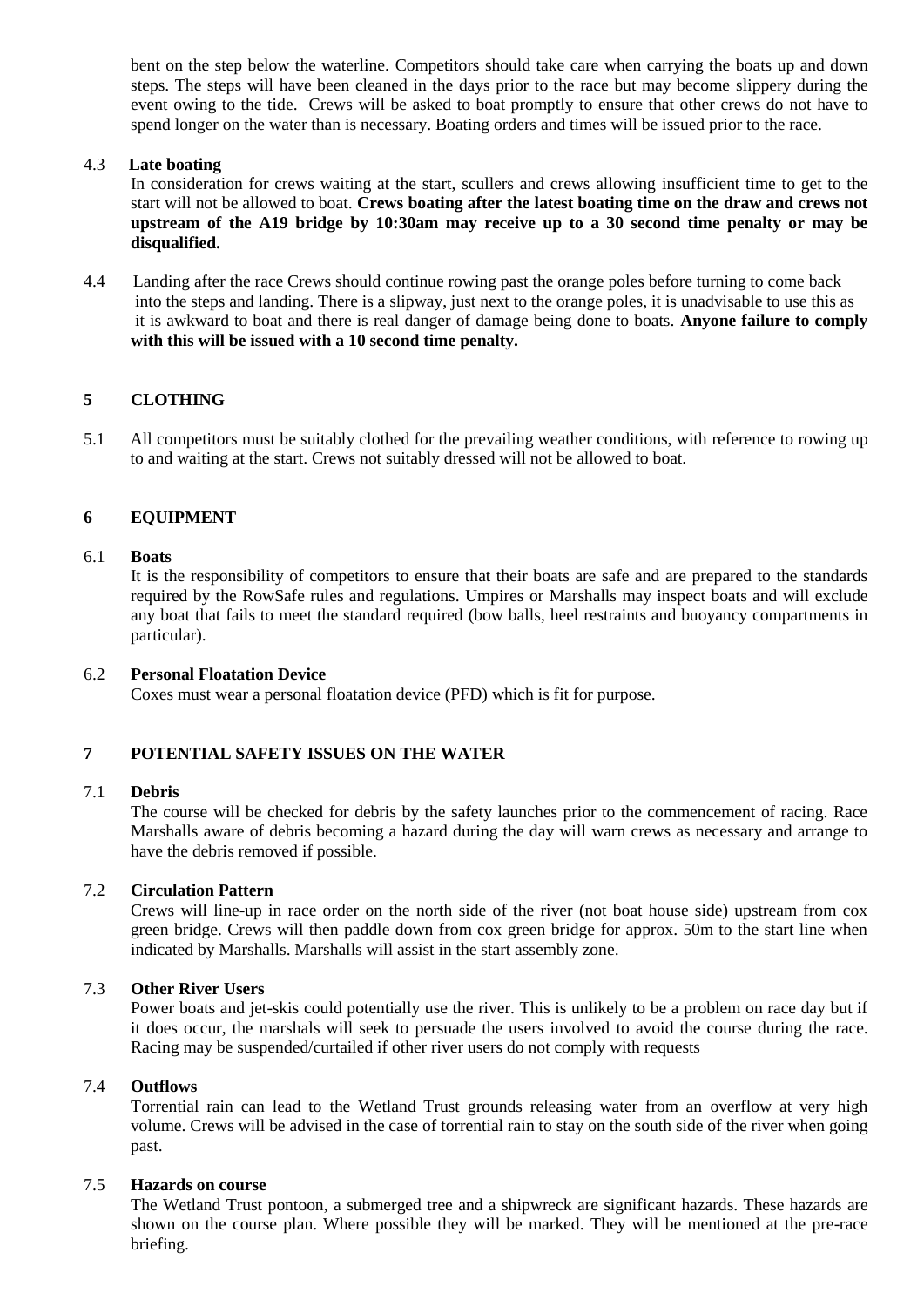## 7.6 **Anglers**

The course is a popular location for anglers who sometimes hold competitions on this stretch of river. If a competition is taking place on race day this will be highlighted at the pre-race briefing and crews will be asked to race on the opposite side of the river to the competition.

## **8 USE OF PFDs, CAPSIZE AND RESCUE**

## 8.1 **Swimming Ability**

All persons participating in rowing or sculling, including coxswains should have been asked to undertake a swim test of at least 50 metres in light clothing and to undertake a capsize drill supervised by their club. The competitor instructions will make clear that anyone who does not meet these requirements should wear a PFD.

## 8.2 **Capsize**

Competitors will be advised to stay with their boat until rescued should a capsize occur.

## 8.3 **Rescue**

The nearest race official and safety boat driver will take charge of the rescue; all other radio use will cease until the incident is declared to be over. Racing will be suspended if necessary. In the event of an accident to which ambulances are summoned, the safety launch will, if required, convey the injured parties to a point on the bank closest to the appropriate access point. Competing crews will always be required to give way to a safety launch attending an incident . Other launches will provide safety support if necessary.

## 8.4 **Safety launches and equipment**

Safety launches will be deployed and will have with them rescue kits with contents as specified by British Rowing as a minimum, including thermal blankets. All launch drivers and passengers will be required to wear a PFD.

## **9 INCIDENT REPORTING**

9.1 Minor and major incidents occurring during the competition will be recorded by Race Control and/or the Safety Adviser (Club) and reviewed at the competition wash-up meeting. Clubs involved in an incident at the competition will be advised to make their own internal report as required by their own club rules. Crews (or their coaches) involved in a notifiable incident should check with Race Control who will submit the report online as required by British Rowing.

## **10 COMMUNICATIONS**

## 10.1 **Radios**

Race control, key race officials and safety launch will be provided with radios which will be operated to a procedure agreed before the race. The radios will be supplemented by mobile phones as back-up.

## 10.2 **Megaphones**

Race marshals, monitors and safety launches will be provided with megaphones.

## 10.3 **Clubhouse telephone**

The Clubhouse will be contactable on the day at 07546363662. A list of other numbers will be posted on the noticeboard at race control.

## **11 SAFETY AND MEDICAL COVER**

## 11.1 **Safety Adviser and safety launches**

The Safety Adviser will have a radio on the day. As noted already, safety launches with radios will be deployed on the course.

## 11.2 **Medical assistance**

First aid will be provided by Rapid Reaction or another equivalent provider who will be available at the clubhouse and will be contactable via Race Control's radio.